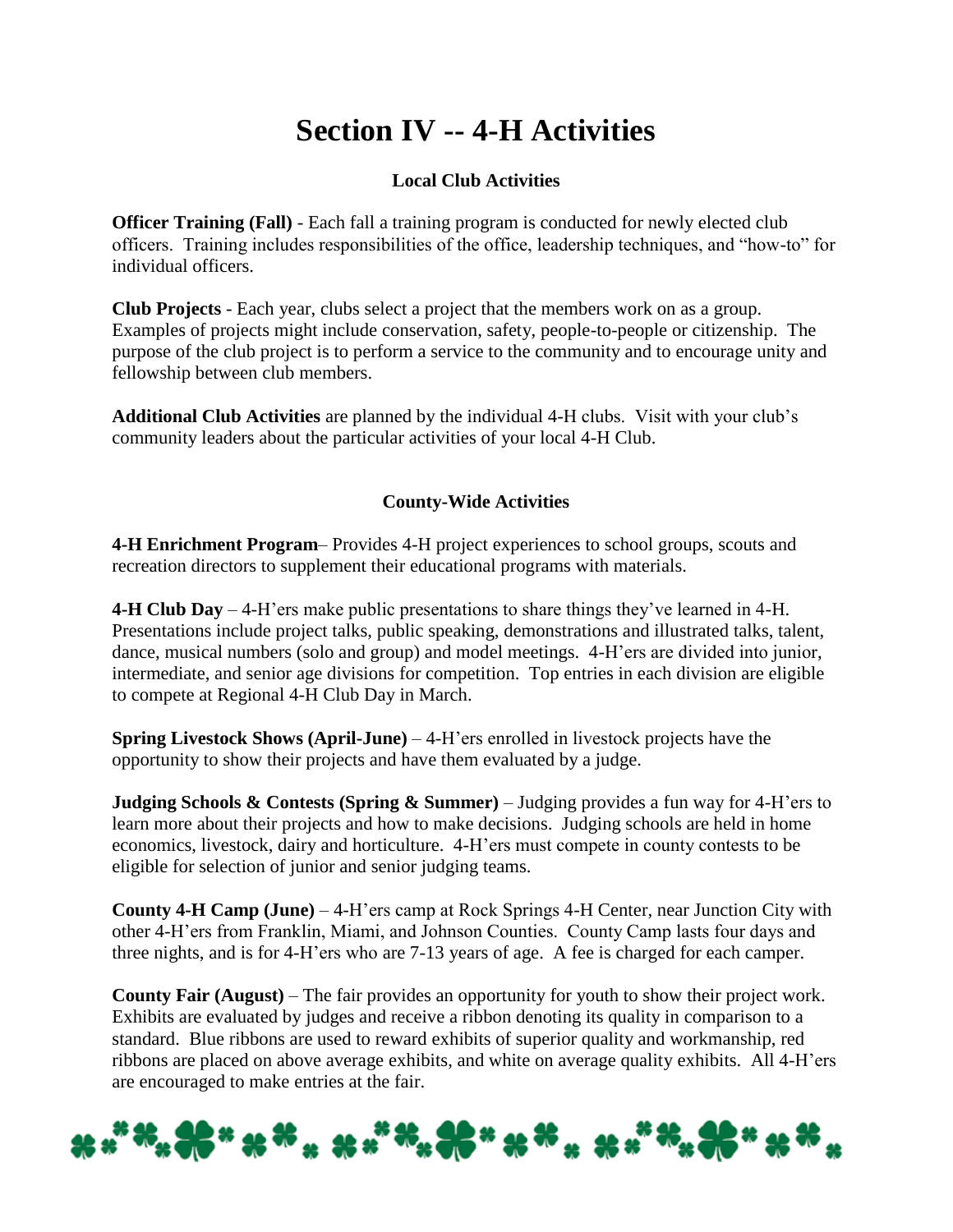**Consultation Judging** – In this type of judging, the judge and 4-H member visit about the exhibit being evaluated. Knowing "why" they receive the ribbon they do greatly increases the learning experience. Consultation judging is used in several departments at the county fair. Parents may hear the conference with the judge, but may not enter into the discussion.

**Achievement Celebration (Fall)** – The Achievement Celebration is held each year to recognize 4-H'ers for their accomplishments during the year. Many awards including County Champion, Key Awards, Blue Awards, etc., are presented. The event is for 4-H members who exhibit at the County Fair and turn in a completed record book. Parents and other interest persons may attend.

**Leader Training (Fall & Winter Months)** – Training meetings are conducted in many subject matter areas for project leaders each year. Because there are more than 50 projects, training may be limited in each project area.

**Bromelsick Christmas Party (December)** – Every year the Boy Scouts, Girl Scouts and 4-H members hold a Christmas Party (place to be announced.) Funds for the party are provided through the estate of Mr. Alfred Bromelsick. The party is usually held on a Saturday in December and includes caroling, entertainment, and a Christmas treat for all in attendance.

**4-H Council** – The County 4-H Council is made up of older 4-H'ers and leaders from each 4-H Club. Council plans county-wide fund raising activities.

**4-H Ambassadors** – The Ambassador program is designed to give older 4-H members the opportunity to tell the 4-H story. A team of Ambassadors and their adult advisors develop a 4-H public relations program. Ambassadors are trained on county and state levels. Selection for the two year appointment is based on written application and an interview.

**Project Skill-a-thon (Martin Luther King Day) –** The Skill-s-thon provides an opportunity for youth to participate in 4-H activities when school is out. The Skill-a-thon gives youth hands on experience in various project areas, allowing them to experiment and learn more about project areas which they may not have prior knowledge. This is also an opportunity for youth to meet other 4-H'ers from across the county. Older 4-H'ers are given the opportunity to present skills and activities within various projects in which they are involved.

**Citizenship Washington Focus** – 4-H members 14 -18 years of age by January 1 are eligible to apply. There must be 10 delegates and 2 sponsors in order to travel as a county group. If less than 10 delegates are eligible – applications can be forwarded to the State Sponsored Trip at your request.

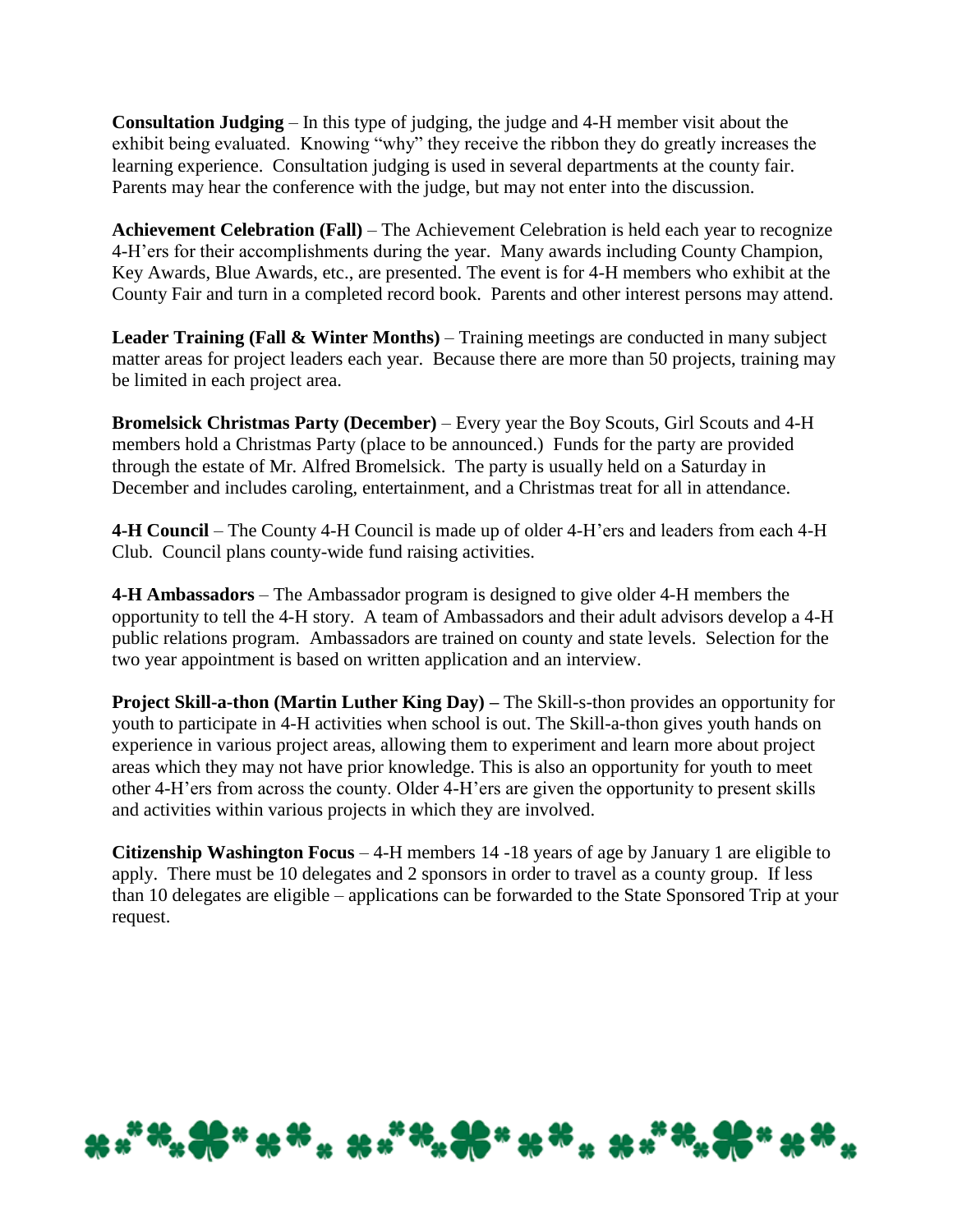#### **State & National Activities**

**4-H Discovery Days (Early June)** – Discovery Days is a project enrichment and career exploration conference on the campus of Kansas State University. 4-H members 13 and older, 4-H leaders and parents can join over 1,600 others from all over Kansas in conference activities.

**District Horse Show (July)** – Senior District Shows are a preliminary for the State Fair Horse Show. 4-H'ers 9 years and older compete in performance classes to qualify for the State Fair Horse Show. The shows are held in various locations each year. There is also a Junior District Horse Show

**Kansas City Global Conference (March)** – 4-H'ers age 14 and older join other 4-H'ers from Kansas, Iowa, Missouri, South Dakota, Oklahoma, and Texas at the three day conference in Kansas City, Missouri.

**National 4-H Congress (November)** – Each year, National 4-H Congress is attended by nearly 1,500 4-H members from all states and territories. Delegates are state winners in certain project areas.

**National 4-H Conference (April)** – 4-H delegates from each of the 50 states meet in Washington, D.C. to share ideas and plan for future 4-H programs. Kansas sends 2-4 delegates to the conference.

**North Central Region Volunteer Forum (Fall)** – Kansas 4-H adults and youth leaders are invited to participate in a four day leadership development conference.

**IFYE (International 4-H Youth Exchange)** – These programs provide youth age 12-25 and adult opportunities to learn another culture by living it. Programs include a four week family visit in Japan, a six to eight week experience traveling to another country, or a six-month program with the Soviet Union. Adults can spend three to four weeks touring a country to see programs similar to 4-H. The participants, Kansas 4-H Foundation, National 4-H Council, county 4-H councils, and other friends of IFYE provide funds for the youth programs.

**Host Families** – Kansas 4-H families can serve as hosts to IFYE exchangees. Applications are available at the Extension Office.

**Campfrence (June) –** An opportunity for youth ages 12-15 to learn about more opportunities with in 4-H while developing leadership skills and enjoying the camping experience at Rock Springs 4-H Center.

**Citizenship In Action (CIA – February) –** Two day event where youth visit the state capital in Topeka to learn more about the legislative process.